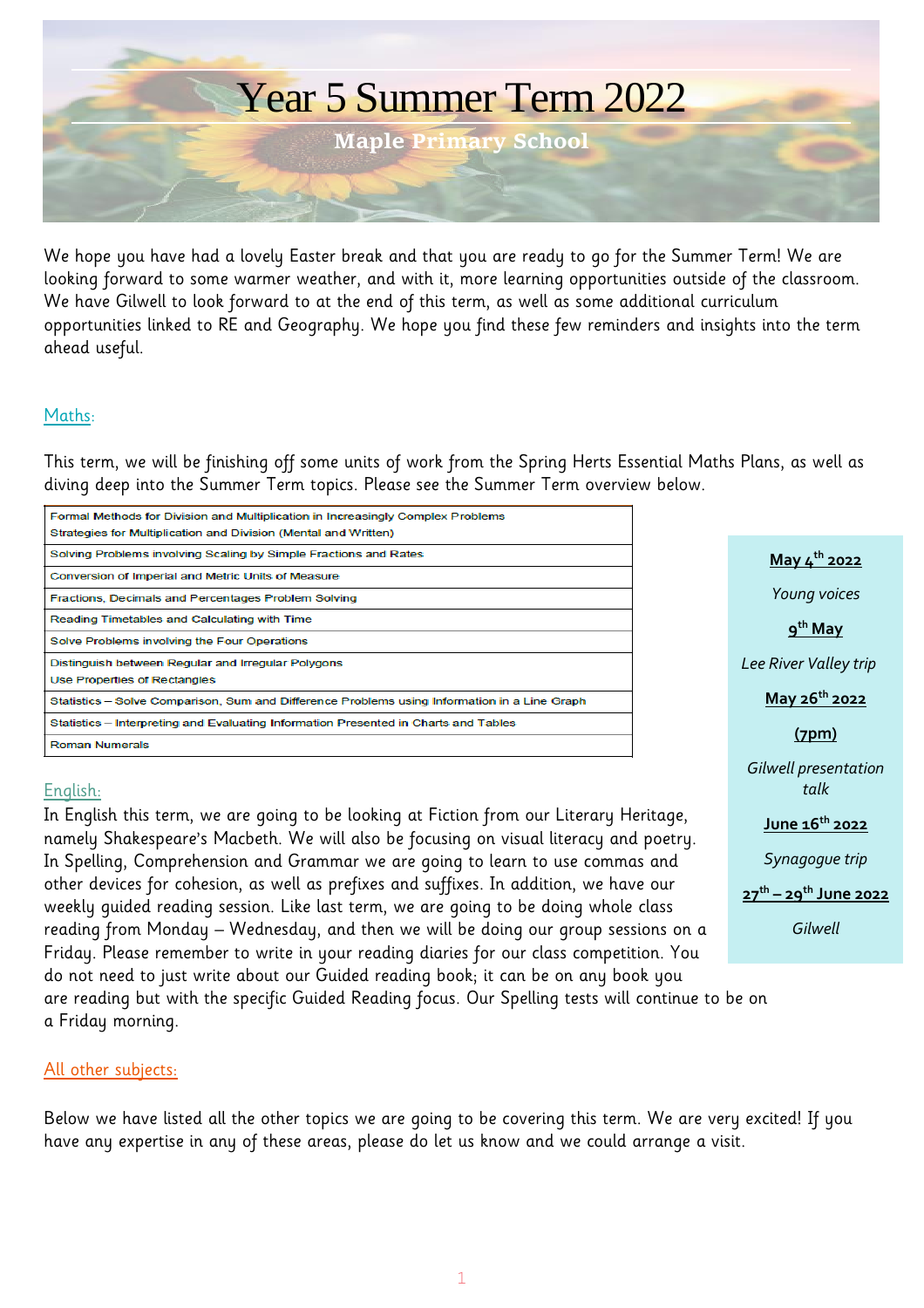| Subject                    | <b>Topic</b>                                          |
|----------------------------|-------------------------------------------------------|
| <b>ART</b>                 | Frida Kahlo                                           |
|                            |                                                       |
| <b>COMPUTING</b>           | Computing workshops at St. Albans Boys school         |
| D&T                        | <b>Frame Structures</b>                               |
| <b>HISTORY</b>             | Local History and Tudor life                          |
| <b>MUSIC</b>               | Dancing In The Street                                 |
|                            | Reflect, Rewind and Replay                            |
| P.E                        | Cricket                                               |
|                            | Athletics                                             |
|                            | Rounders                                              |
|                            | Tennis                                                |
| <b>PSHE</b>                | Relationships                                         |
|                            | Changing Me                                           |
| R.E                        | Sacred texts and stories, their guidance and impact   |
| (Christianity and Judaism) | Taking responsibility for living together, the world, |
|                            | values and respect                                    |
|                            | Reflecting on ethics, what is right and wrong, just   |
|                            | and fair                                              |
| <b>SCIENCE</b>             | Reproduction of plants and animals                    |
|                            | Get sorted                                            |
|                            | Every day materials                                   |

P.E will take place on Wednesdays and Fridays for 5D. Please make sure that appropriate PE kit is worn on your PE day.

**Uniform reminder:** Please make sure that P.E kit adheres to the uniform policy. This means that leggings, tracksuit bottoms, jumpers and t-shirts are either our branded P.E kit or school colours. In addition, please make sure hair is always tied back and clips and accessories are school colours.

## **HOME STUDY:**

Home study tasks will continue to be set on a Friday to be returned before or by the following **Wednesday**. It is important that your child hands in completed tasks on time and your help with this is very much appreciated. There is a section in the literacy workbook for you to sign.

Final reminder that 5D will be participating in the Boys School computing and drama workshops on a Friday afternoon and thank you to all the parents that have volunteered to help walk the children to and from the school.

Any more information you would like about the curriculum in Year 5 can be found on the school website [https://maple.herts.sch.uk/curriculum/curriculum-overview/.](https://maple.herts.sch.uk/curriculum/curriculum-overview/)